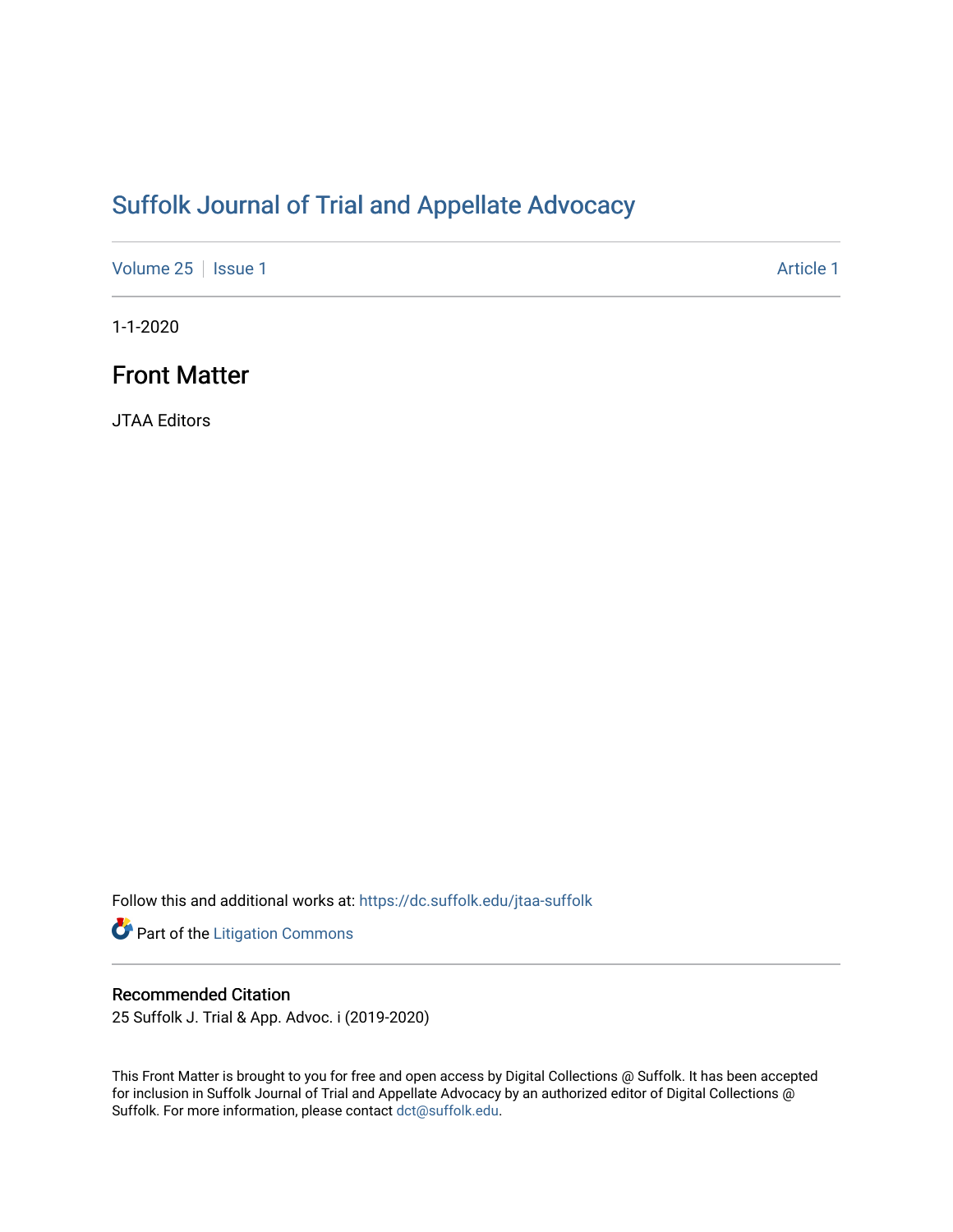MOOT **COURT** HONOR BOARD

# **SUFFOLK JOURNAL OF TRIAL & APPELLATE ADVOCACY**

**Volume XXV 2019-2020**



**SUFFOLK UNIVERSITY** LAW **SCHOOL ©** Copyright Suffolk University Law School 2020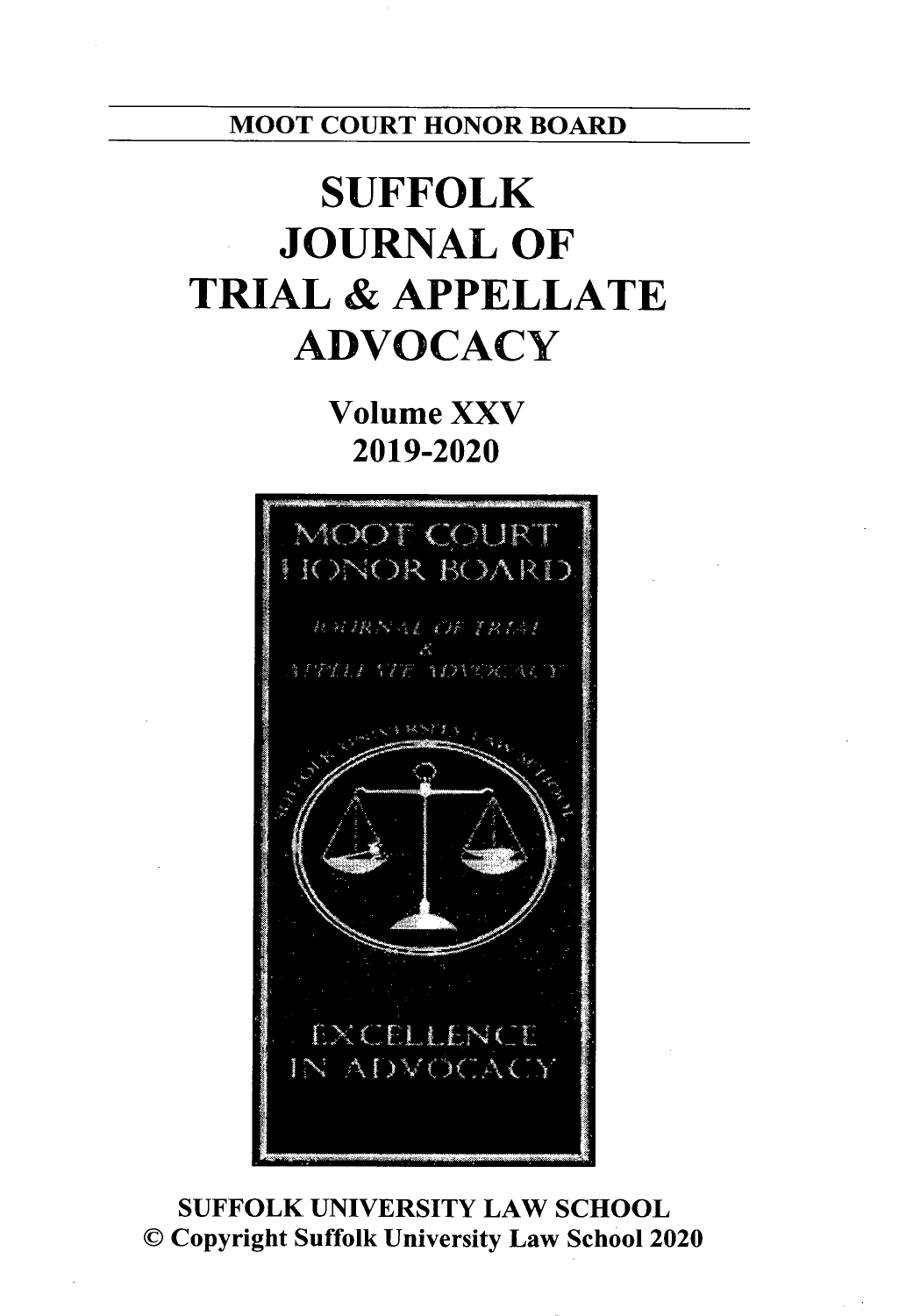## Subscription Price **\$10.00** Per Issue **\$5.00**

*SUFFOLK JOURNAL OF TRIAL & APPELLATE ADVOCACY* is published biannually by the Suffolk University Law School Moot Court Honor Board, 120 Tremont Street, Boston, Massachusetts 02108.

© Copyright Suffolk University Law School 2019-2020

All works are copyrighted the date of publication by their respective author, and are published under license. Except as otherwise provided, permission is granted for copies of each work to be made for classroom and educational use, provided that (1) the Author(s) and Suffolk University Law School are identified and (2) proper notice of copyright is attached to each copy.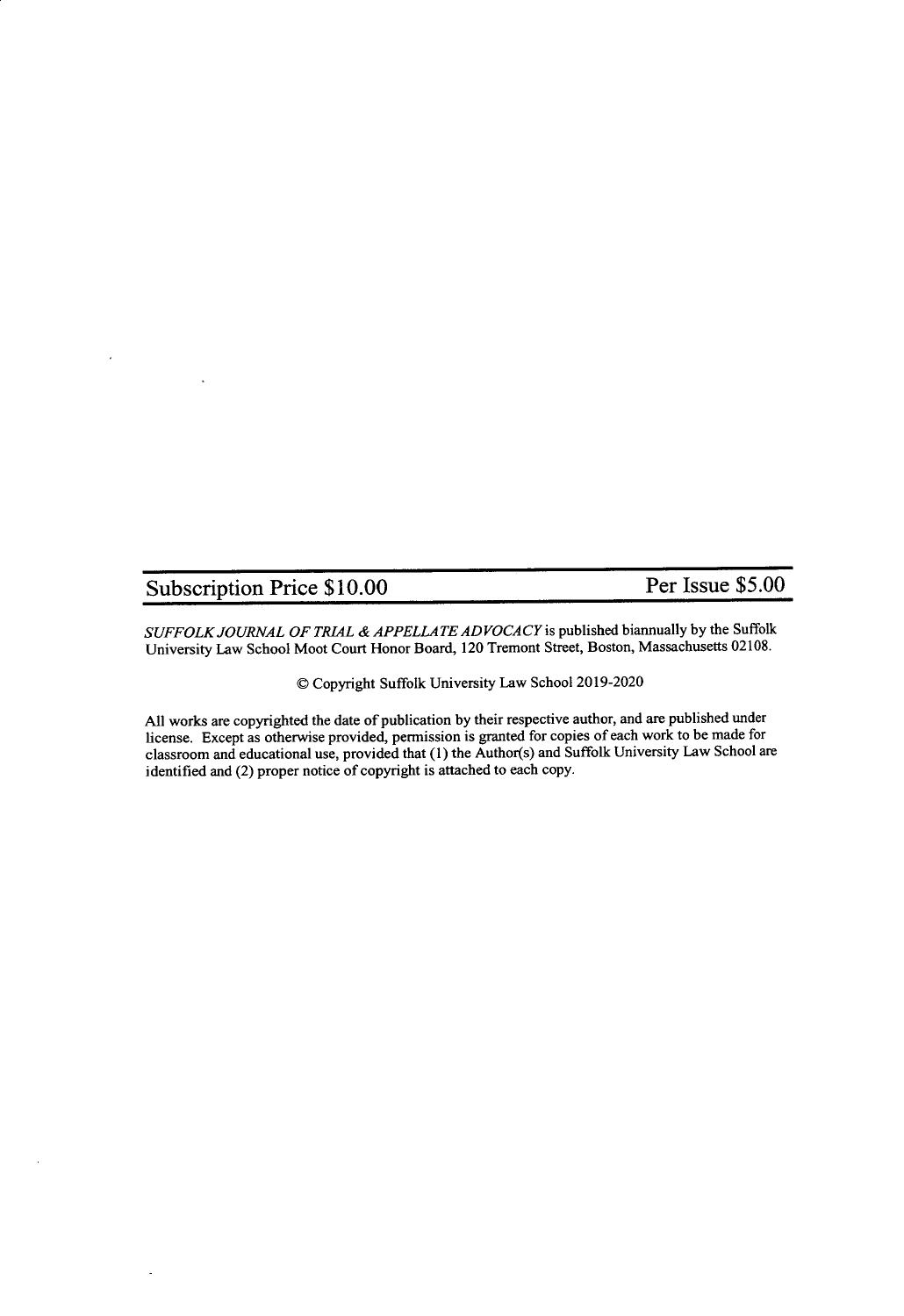### **University Administration**

Marisa Kelly, BA, **MA,** PhD, *President* Julie H. Sandell PhD, *Senior Vice President for Academic Affairs and Provost* Laura Sander, *Senior Vice President for Finance and Administration and Treasurer* Michelle Quinlan, *Associate Vice President of Finance* John **A.** Nucci, B.A., M.P.A., *Senior Vice President of External Affairs* Colm Renehan, B.S, M.S.W., M.S.M., Ph.D., *Senior Vice President of Advancement* Ann Coyne, *Associate Vice President/Dean of Students* Greg Gatlin, B.A., M.S.J., *Vice President of Communications* Donna Grand Pre, *Vice President for Admission and Financial Aid* Joyya Smith, *Vice President for Diversity, Access & Inclusion* Maria Toyoda, B.A., M.A., Ph.D., *Dean of College of Arts & Sciences and Professor of Government* Andrew M. Perlman, B.A, J.D, LL.M., *Dean of the Law School* William J. O'Neill, Jr., B.A., B.A., M.B.A., J.D., *Dean of Sawyer Business School* Thomas Dorer, B.A., J.D. Ed.M., *General Counsel* Thomas J. Lynch Il, B.S., M.S., E.E., Ph.D., *Chief Information Officer*

### **Law School Administration**

Andrew M. Perlman, B.A, J.D, LL.M., *Dean of the Law School* Lorraine Cove, *Associate Administrative Dean ofLaw Academic Services* Laura Ferrari, B.S, M.B.A., J.D., *Dean of Students, Law School* Ann Santos, B.A, J.D., *Associate Dean of Students, Law School* Kim McLaurin, B.S., J.D., *Associate Dean for Alumni and External Affairs and Professor ofLaw* Patrick Shin, A.B., J.D., Ph.D., *Associate Dean for Academic Affairs and Professor ofLaw* Leah Chan Grinvald, B.A., J.D., *Associate Dean for Academic Affairs and Professor of Law* Matthew D. Gavin, B.A, JD, Assistant Dean of Admissions Gerald M. Slater, B.A, M.A., J.D., *Associate Dean for Professional and Career Development* James Janda, B.S., J.D., *Senior Bar Preparation Specialist* Gina Doherty, B.S., B.A., M.Ed., *Director of Academic Technology* Bridget Sandusky, B.S., J.D., *Assistant Dean, Graduate Law Programs* Richard Buckingham, B.A., J.D., M.L.I.S., *Director ofLaw Library and Associate Professor ofLaw*

## **Law School Faculty**

Marie Ashe, *Research Professor ofLaw* R. Lisle Baker, B.A., L.L.B., *Professor of Law* Andrew Beckerman-Rodau, B.S., J.D., LL.M., *Professor of Law and Co-Director, IP Concentration* William L. Berman, B.A., J.D., *Clinical Professor of Law* Carter G. Bishop, B.S., M.B.A., J.D., LL.M., *Professor ofLaw* Karen Blum, B.A., J.D., LL.M., *Professor of Law* Eric Blumenson, *Research Professor of Law* Sarah Boonin, B.A., J.D., *Director of Clinical Programs and Clinical Professor ofLaw* Erin Braatz, *Assistant Professor ofLaw* Richard L. Buckingham, B.A., J.D., M.L.I.S., *Director of Law Library and Associate Professor of Law* Christine Butler, *Practitioner in Residence* Rosanna Cavallaro, A.B., J.D., *Professor of Law* Gerard Clark, B.A., J.D., *Professor of Law*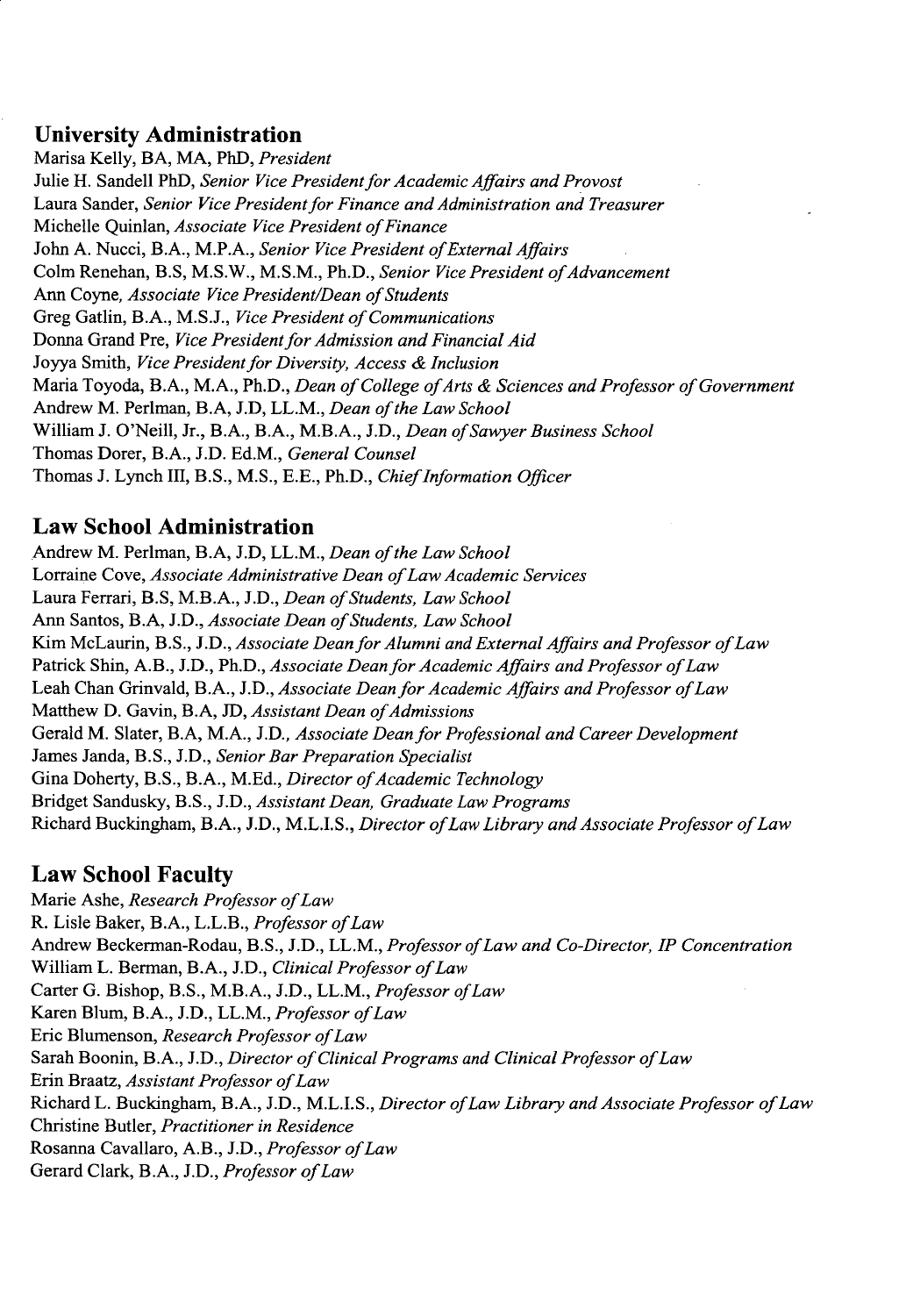David Colarusso, *Clinical Fellow and Director of the Legal Innovation and Technology Lab* Meredith Conway, B.A., J.D., LL.M., *Professor of Law* William Corbett, A.B., M.B.A., J.D., LL.M., *Director of Tax LLM Program and Professor of Law* Rebecca Curtin, A.B., J.D., Ph.D., *Assistant Professor of Law* Loletta Darden, *Assistant Clinical Professor of Law and IPEC Director* Sabrina DeFabritiis, B.A., J.D., *Professor of Legal Writing* Christopher Dearborn, B.A., J.D., *Clinical Professor of Law* Sara Dillon, B.A., M.A., J.D., Ph.D., *Director of International Program and Professor of Law* Steven Eisenstat, B.A., M.Ed., J.D., *Professor of Law* Kathleen C. Engel, *Research Professor of Law* Valerie C. Epps, *Research Professor of Law* Bernadette Feeley, B.S., J.D., *Clinical Professor of Law* Steven Ferrey, B.A., M.A., J.D., *Professor of Law* Joseph Franco, B.A., M.A., J.D., *Professor of Law* Nicole Friederichs, *Practitioner in Residence* Shailini George, B.A., J.D., *Professor of Legal Writing* Christopher Gibson, B.A., M.P.P., J.D., *Director of Business Law and Financial Services Concentration and Professor ofLaw* Joseph Glannon, B.A., M.A.T., J.D., *Professor of Law* Dwight Golann, B.A., J.D., *Professor of Law* Ben Golden, *Health Law Clinical Fellow* Lorie Graham, B.S., J.D., LL.M., *Professor of Law and Co-Director, International Law Concentration* Janice C. Griffith, B.A., J.D., *Professor of Law* Leah C. Grinvald, B.A., J.D., *Associate Dean for Academic Affairs and Professor of Law* Vanessa Hernandez, *Juvenile Defender Clinical Fellow* Stephen C. Hicks, M.A., LL.B., LL.M., *Professor of Law* Nadiyah Humber, *Housing Discrimination Testing Program, Clinical Fellow* John Infranca, B.A., M.T.S., *Associate Professor of Law* Philip C. Kaplan, B.S., J.D., *Associate Professor of Academic Support* Maritza Karmely, B.A., J.D., *Associate Clinical Professor of Law* Bernard V. Keenan, B.A., J.D., LL.M., *Professor of Law* Rosa Kim, B.A., M.A., J.D., *Professor of Legal Writing* Catherine LaRaia, *Clinical Fellow* Renee Landers, A.B., J.D., *Director of Health and Biomedical Law Concentration and Professor of Law* Jamie Langowski, *Housing Discrimination Testing Program, Clinical Fellow* Jeffrey Lipshaw, A.B., J.D., *Professor of Law* James Matthews, *Clinical Fellow* Stephen Michael McJohn, B.A., J.D., *Professor of Law* Kim McLaurin, B.S., J.D., *Associate Dean of Experiential Learning for the Law School* Christina Miller, *Assistant Clinical Professor of Law* Samantha A. Moppett, B.A., J.D., *Associate Director of LPS and Professor of Legal Writing* Russell G. Murphy, B.A., J.D., *Research Professor of Law* Sharmila Murthy, B.S., M.P.A., J.D., *Assistant Professor of Law* Dyane O'Leary, B.A., J.D., *Assistant Professor of Academic Support* Bernard M. Ortwein, B.A., J.D., LL.M., *Doctor of Laws (hon.), Professor of Law* Marc G. Perlin, B.A., J.D., *Professor of Law* Andrew M. Perlman, B.A., J.D., LL.M., *Dean and Professor of Law*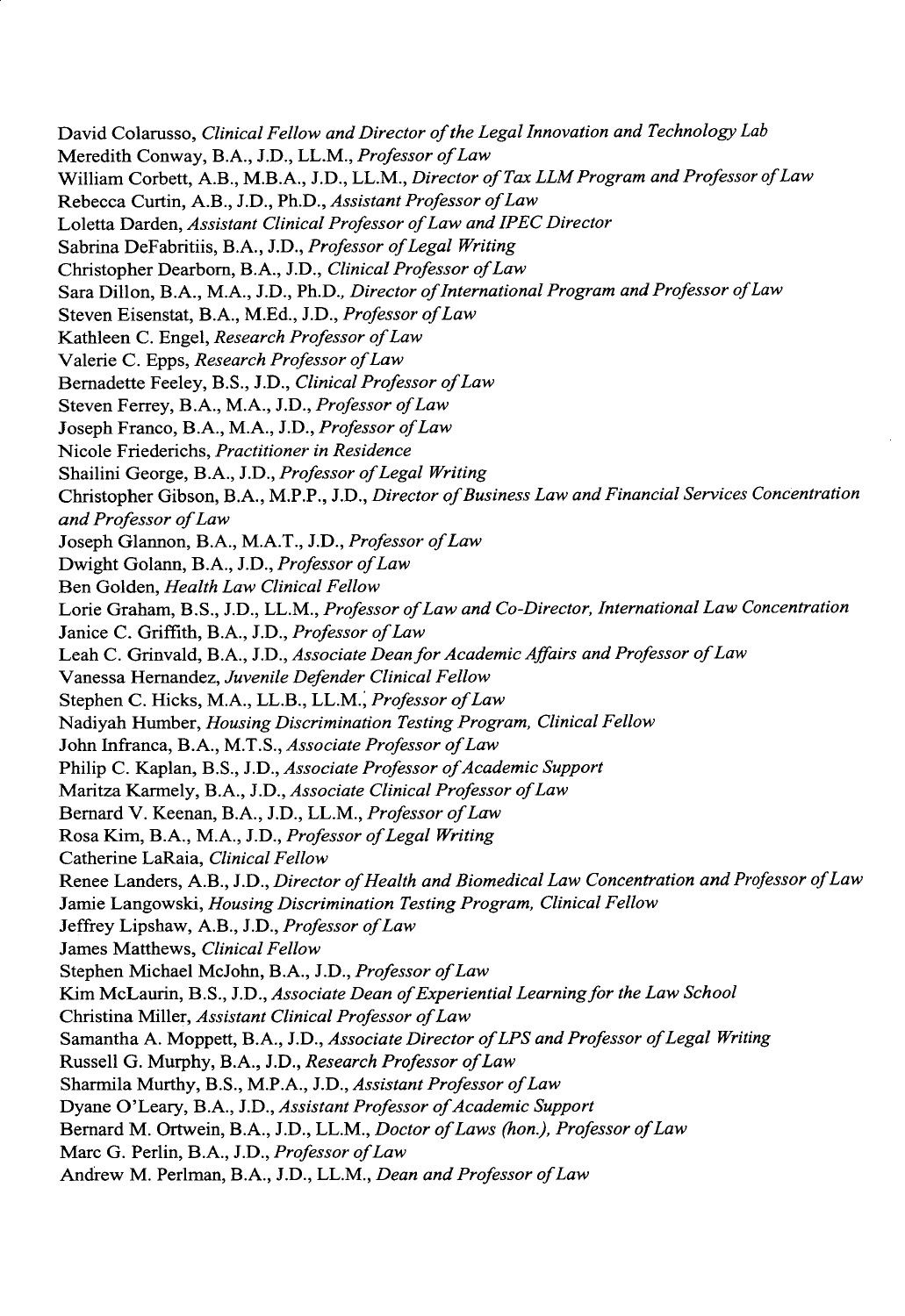Richard G. Pizzano, A.B., J.D., *Professor of Law* Jeffrey J. Pokorak, B.A., J.D., *Vice Provost for Faculty and Curriculum and Professor of Law* Anthony P. Polito, S.B., J.D., LL.M., *Professor of Law* Herbert N. Ramy, B.A., J.D., *Director of Academic Support Program and Professor of Academic Support* Rene Reyes, *Assistant Professor ofLaw* Elbert L. Robertson, B.A., M.A., J.D., *Professor of Law* Marc A. Rodwin, B.A., M.A., J.D., Ph.D., *Professor of Law* Charles E. Rounds, Jr. B.A., J.D., *Professor of Law* Michael Rustad, B.A., M.A., J.D., LL.M., Ph.D., *Co-Director of IP Concentration and Professor of Law* Sarah J. Schendel, *Assistant Professor of Academic Support* Ilene B. Seidman, B.A., J.D., *Professor of Law* Ragini Shah, *Clinical Professor of Law* Patrick Shin, A.B., J.D., Ph.D., *Associate Dean for Academic Affairs and Professor of Law* Linda Sandstrom Simard, B.S., J.D., *Professor of Law* Robert H. Smith, A.B., J.D., *Professor of Law* Elizabeth Z. Stillman, B.A., J.D., *Associate Professor of Academic Support* Gabriel Teninbaum, B.A., J.D., *Associate Professor of Academic Support* L. Danielle Tully, *Assistant Professor of Legal Writing* Kathleen Elliott Vinson, B.A., J.D., *Director of Legal Writing, Research and, Written Advocacy* Timothy Wilton, A.B., J.D., L.L.M., *Professor of Law* David Yamada, B.A., M.A., J.D., *Director of the New Workplace Institute, Co-Director of Labor and Employment Law and Professor ofLaw*

#### **Professors Emeriti**

Joseph **D.** Cronin, A.B., M.A., **J.D.,** *Professor of Law, Emeritus* Kate Nace Day, B.A., **J.D.,** *Professor of Law, Emeritus* Victoria **J.** Dodd, *Professor of Law, Emerita* Thomas Finn, *Professor of Law, Emeritus* Diane **S.** Juliar, B.A., **J.D.,** *Professor of Law, Emerita* Joseph P. McEttrick, A.B., **J.D.,** M.P.A., *Professor of Law, Emeritus* Richard M. Perlmutter, A.B., LL.B., *Professor of Law, Emeritus* David **J.** Sargent, **J.D.,** LL.D. (Hon.), *President Emeritus*

#### **Board of Trustees**

Robert **C.** Lamb, Jr., *Chair* Mark **E.** Sullivan, *Vice Chair* Nancy Stack, *Secretary* John L. Brooks, **III** Kent John Chabotar Jeanette G. Clough Daniel F. Conley Susan M. Connelly Joseph Delisi Maria DiPietro John Fernandez Patricia J. "Trish" Gannon Christine Garvey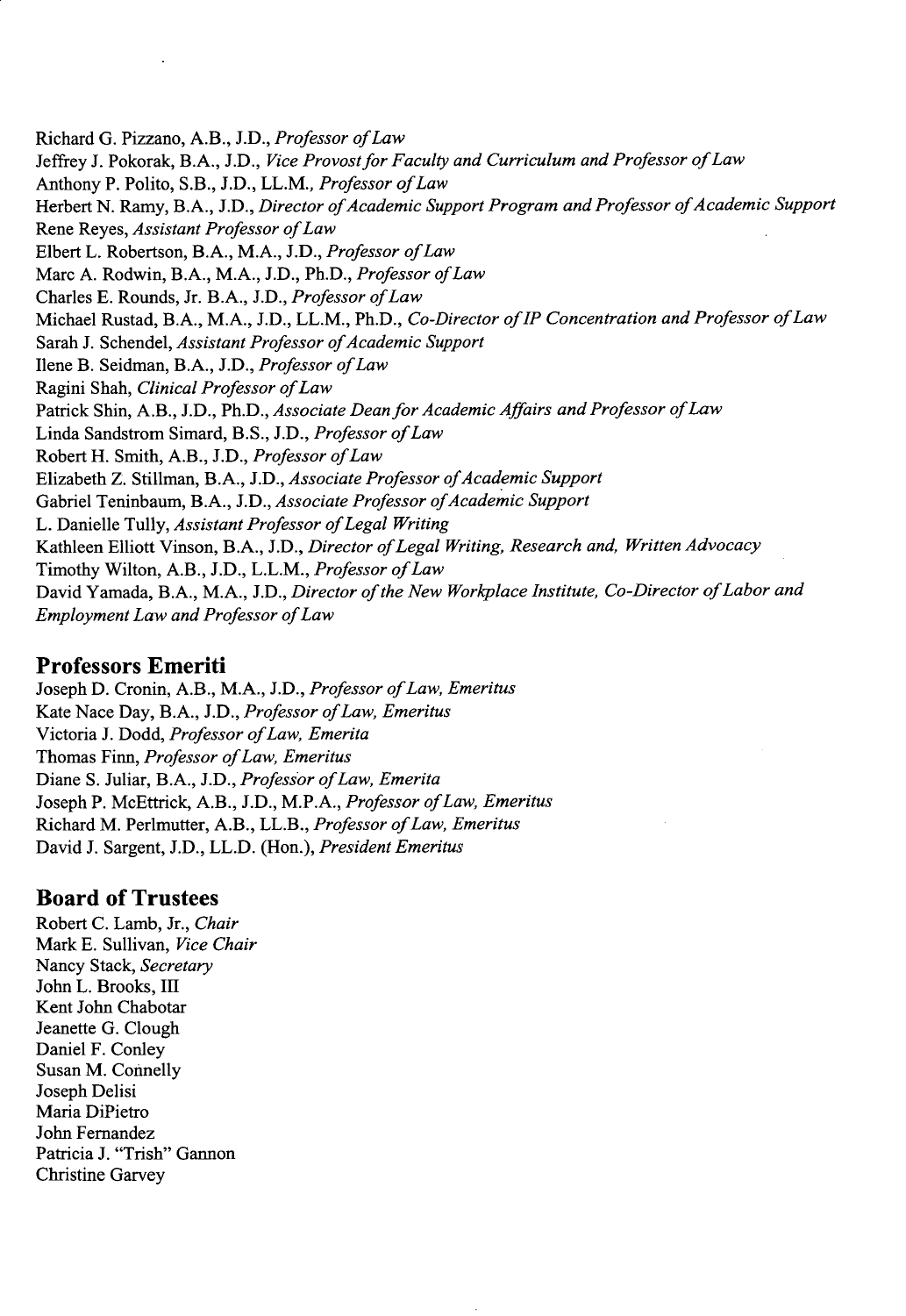Ernst Guerrier John F. "Jack" Harrington **J.** Robert Johnson Patrick F. Jordan, **III** Dr. Ivana Magovcevic-Liebisch Konstantinos "Kosta" Ligris Stacy Mills Bevilton **E.J.** Morris The Hon. Amy L. Nechtem Carol Sawyer Parks Susan Rugnetta **E.** Macey Russell Larry Smith